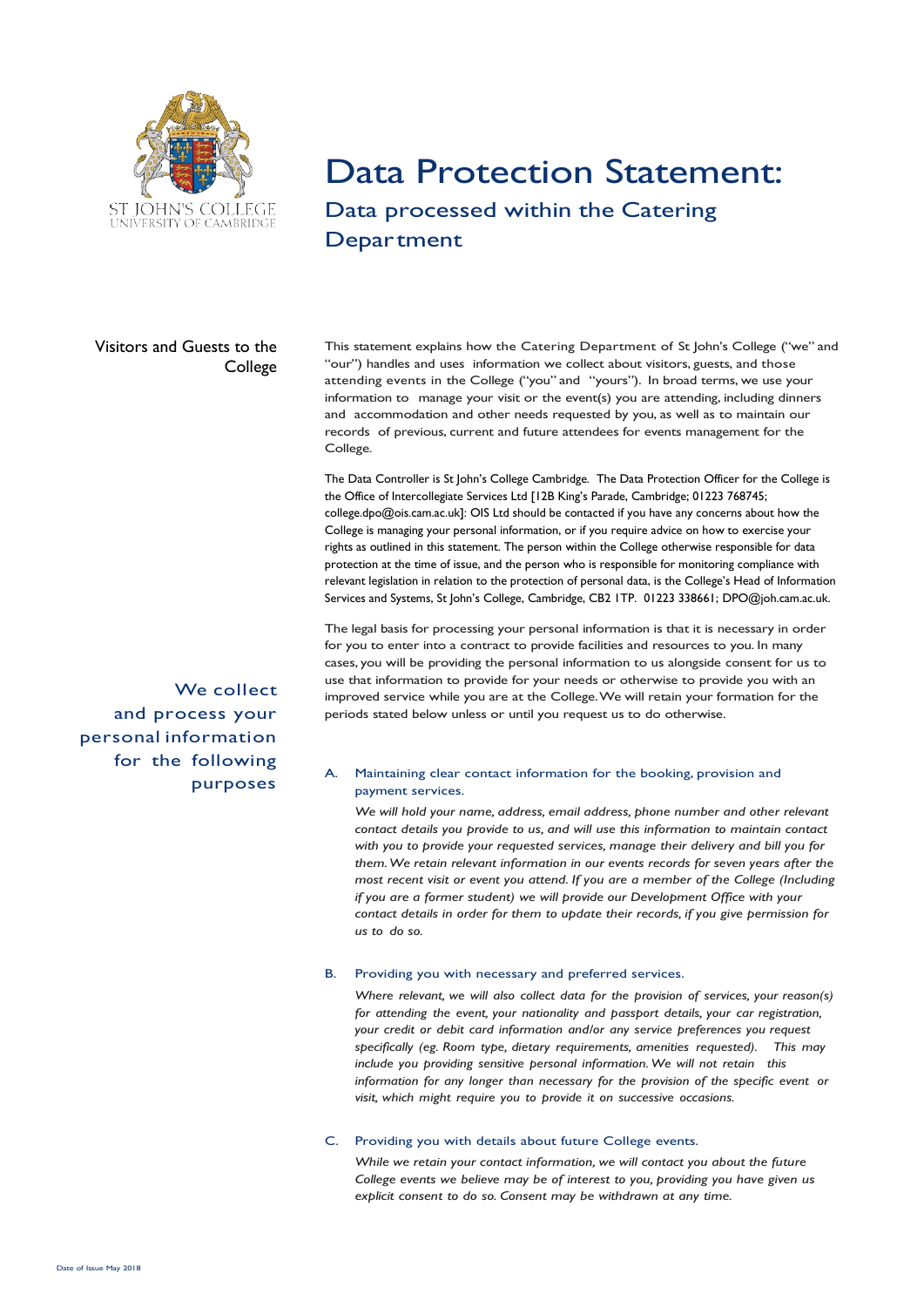#### D. Fulfilling our legal obligations

*The College is required to keep for twelve months the names and nationalities of all those staying in accommodation. In the case of nationals outside of the UK, Republic of Ireland and Commonwealth.We must also keep a record of your passport details and next destination.The College is also required to keep details relating to any financial transaction for a period of seven years.*

We also operate CCTV on site which will capture footage. A separate data protection statement applies to this data, and can be found on the College Website (https://www.joh.cam.ac.uk/data-protection-information).

We do not share personal information with third parties.

If you have concerns or questions about any of these purposes, or how we communicate with you, please contact us at the address given above.

You have the right: to ask us for access to, rectification or erasure of your information; to restrict processing (pending correction or deletion);to object to communications or direct marketing; and to ask for the transfer of your information electronically to a third party (data portability). Some of these rights are not automatic, and we reserve the right to discuss with you why we might not comply with a request from you to exercise them.

You retain the right at all times to raise issues with the College Data Protection Lead, or with the Information Commissioner's Office at https://ico.org.uk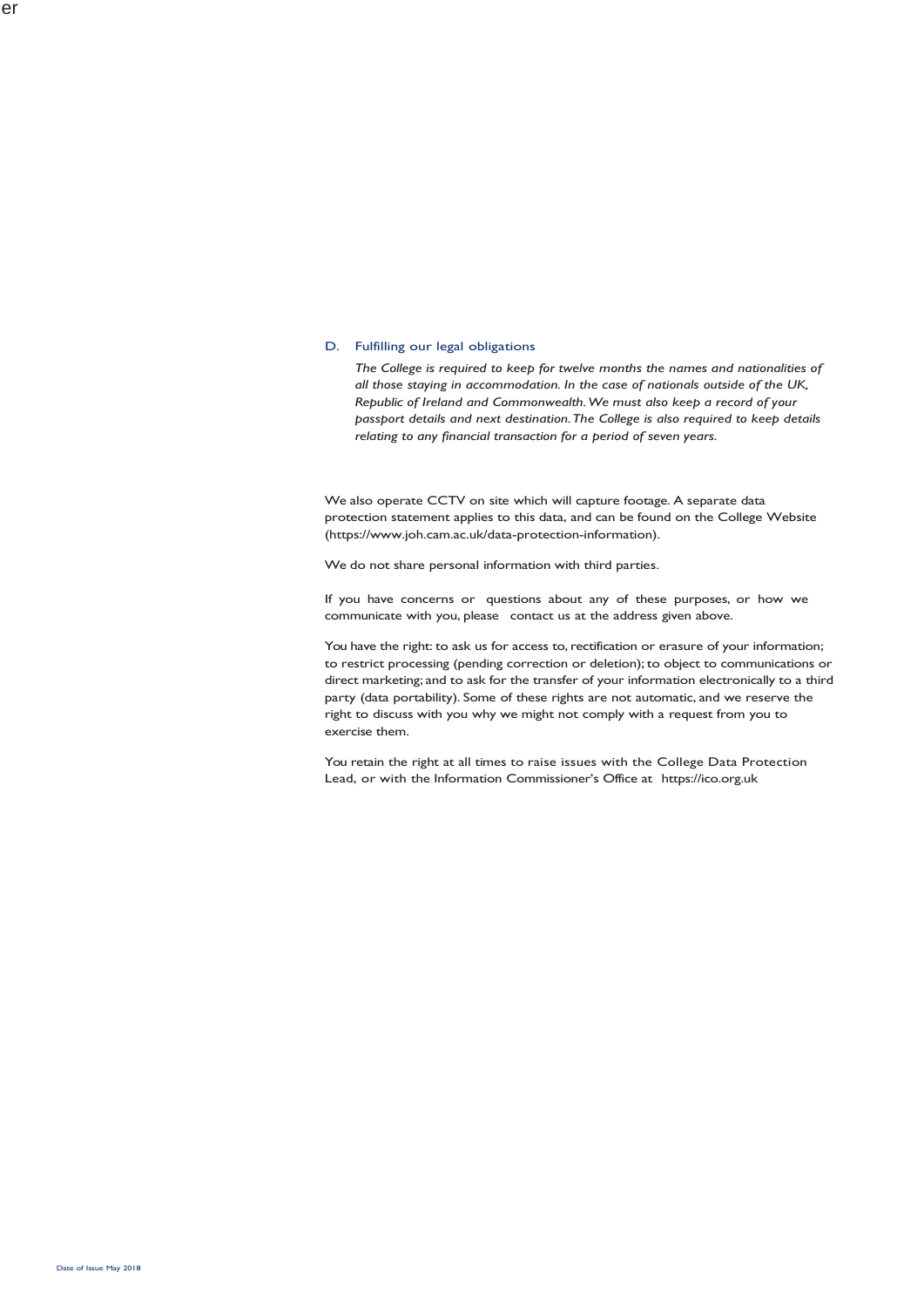

# Data Protection Statement:

Event Organisers' data, processed within the Catering Department

#### Event organisers

This statement explains how St John's College ("we" and "our") handles and uses information we collect about event organisers that use College facilities ("you" and "yours"). In broad terms, we use your information to manage the event(s) we either host for you or otherwise provide facilities, as well as maintain our records of previous, current and future clients for events business for the College.

The Data Controller is St John's College Cambridge. The Data Protection Officer for the College is the Office of Intercollegiate Services Ltd [12B King's Parade, Cambridge; 01223 768745; college.dpo@ois.cam.ac.uk]: OIS Ltd should be contacted if you have any concerns about how the College is managing your personal information, or if you require advice on how to exercise your rights as outlined in this statement. The person within the College otherwise responsible for data protection at the time of issue, and the person who is responsible for monitoring compliance with relevant legislation in relation to the protection of personal data, is the College's Head of Information Services and Systems, St John's College, Cambridge, CB2 1TP. 01223 338661; DPO@joh.cam.ac.uk.

The legal basis for processing your personal information is that it is necessary in order for you to enter into a contract to provide event facilities and resources to you.We will retain your information for the periods stated below unless or until you request us to d otherwise.

We collect and process your personal information for the following purposes

#### A. Maintaining clear contact information for the booking, provision and payment of events.

*We will hold your name, address, email address, phone number and other relevant contact details you provide to us, and will use this information to maintain contact with you to provide your requested services, manage their delivery and bill you for them.We retain this information to maintain contact with you to provide your requested services, manage their delivery and bill you for them.We retain this information in our events records for seven after the most recent event we host for you, and for seven years in our financial records (due to statutory requirement). Where we have not hosted an event for you, we will retain the details relating to your initial enquires of services for no more than seven years.*

#### B. Providing you with details about future event provision services

*While we retain your information, we will contact you about our services, you may unsubscribe from such communications at any time.*

*We do not share personal information with third parties. If you have concerns or quires about any of these purposes, or how we communicate with you, please contact us at the address given above.*

Personal information of delegates of your event

The provision or management of your event by us might require you to provide us with personal information relating to your event delegates (such as name, dietary requirements, accommodation requirements).This may include the provision of sensitive personal information.We will not retain this information for any longer than necessary for the provision of the specific event, which might require you to provide in on successive occasions.We will assume that you have obtained the consent from your delegates for us to hold their personal information for that purpose.